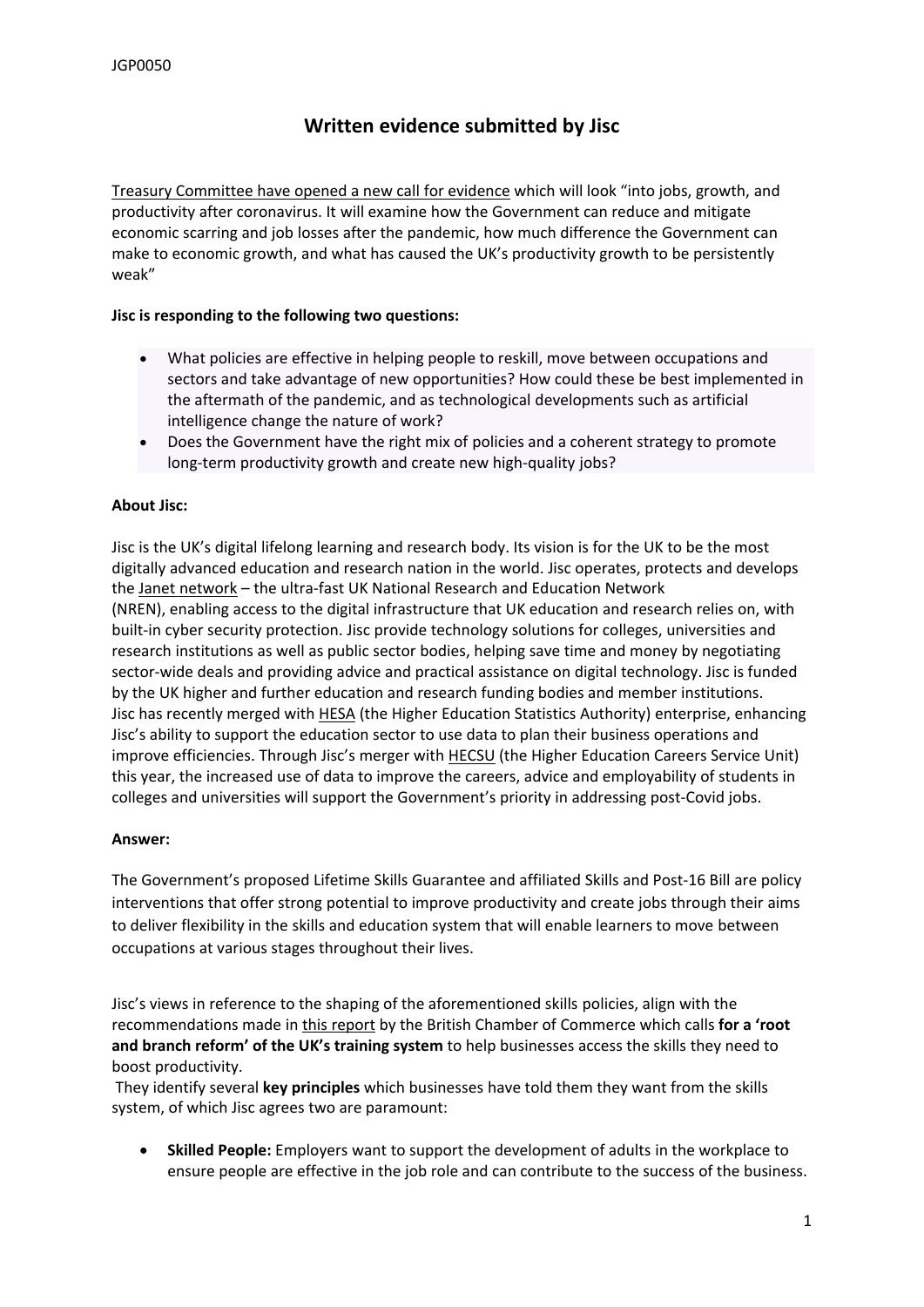**Flexibility**: Employers want access to high quality, accredited and cost-effective training and development - available flexibly online, in the classroom and in the workplace.

Creating the optimum digital conditions in a world fundamentally changed by the major shift to online delivery during lockdown, will enable better transitions into work and across occupations, particularly for those vocational disciplines and technical qualification that match roles and sectors that have been further transformed by technology.

In order to be most effectively implemented, Government needs to consider aspects of the Lifetime Skills Guarantee that require the optimum digital and data environment to support tertiary education providers facilitate the proposed flexibility and modularisation of learning and skills in delivering training and education online that both employers and learners require.

Jisc, in its role as providing digital connectivity, expert advice and guidance to colleges and universities during the pandemic, supported the tertiary education sector to deliver the wholesale shift to online delivery of teaching and learning during lowdown. Several key issues came to the fore as identified by [Shaping](https://www.jisc.ac.uk/shaping-the-digital-future-of-fe-and-skills) [the](https://www.jisc.ac.uk/shaping-the-digital-future-of-fe-and-skills) [Digital](https://www.jisc.ac.uk/shaping-the-digital-future-of-fe-and-skills) [Future](https://www.jisc.ac.uk/shaping-the-digital-future-of-fe-and-skills) [of](https://www.jisc.ac.uk/shaping-the-digital-future-of-fe-and-skills) [FE](https://www.jisc.ac.uk/shaping-the-digital-future-of-fe-and-skills) [and](https://www.jisc.ac.uk/shaping-the-digital-future-of-fe-and-skills) [Skills](https://www.jisc.ac.uk/shaping-the-digital-future-of-fe-and-skills) - a Jisc led partnership with the Assocation of Colleges and leaders across the FE sector, to review what education providers require to build back better post-Covid, in an education system that has been transformed by digital delivery.

As part of the research project, carried out in the summer of 2020, several issues and supporting recommendations were identified that would help the college sector level up its offer to address current and future skills gaps, based on the enhanced requirement to deliver teaching online, as well as in person.

These following issues need addressing in the Lifetime Skills Guarantee, Skills and Post-16 Education Bill as well as cross-cutting policies (including the Government [National](https://www.gov.uk/government/publications/uk-national-data-strategy/national-data-strategy) [Data](https://www.gov.uk/government/publications/uk-national-data-strategy/national-data-strategy) [Strategy](https://www.gov.uk/government/publications/uk-national-data-strategy/national-data-strategy) and [National](https://dcms.shorthandstories.com/Our-Ten-Tech-Priorities/index.html) [Artificial](https://dcms.shorthandstories.com/Our-Ten-Tech-Priorities/index.html) [Intelligence](https://dcms.shorthandstories.com/Our-Ten-Tech-Priorities/index.html) [Strategy,](https://dcms.shorthandstories.com/Our-Ten-Tech-Priorities/index.html) to create the right conditions for achieving most positive impact to help learners and those already in employment to reskill, train and move between occupations:

- 1. Improving the digital skills of Further Education (FE) teaching staff to ensure the Government's [National](https://www.gov.uk/guidance/national-skills-fund) [Skills](https://www.gov.uk/guidance/national-skills-fund) [Fund](https://www.gov.uk/guidance/national-skills-fund) is invested in the most effective way for FE providers to deliver Level 3 courses: According to Jisc's [2020](https://repository.jisc.ac.uk/8183/1/Teaching%20DEI%20FE%20report%202020%20v1.7.pdf) [Digital](https://repository.jisc.ac.uk/8183/1/Teaching%20DEI%20FE%20report%202020%20v1.7.pdf) [Experience](https://repository.jisc.ac.uk/8183/1/Teaching%20DEI%20FE%20report%202020%20v1.7.pdf) [Insights](https://repository.jisc.ac.uk/8183/1/Teaching%20DEI%20FE%20report%202020%20v1.7.pdf) survey of 2,685 college teachers, only **38% of FE staff** agreed that their organisation provided guidance about the digital skills they need in their job role, and 21% agreed that they had the chance to assess them.
- 2. Levelling up college connectivity: SDFFES identified recommended to Government that **Improving sector connectivity and resilience is** vital that colleges are supported to address the different levels of connectivity across all regions of England.
	- o **13%** of English FE (**32 English colleges** (excluding independent specialist colleges) **have less than 1Gb/s primary** connections despite **Jisc providing 1Gb/s bandwidth as part of the subscription**. The reason they don't have 1Gb/s connections is that they have not purchased the digital infrastructure to enable them to take advantage of it (n.b. all of these colleges are outside London where every college has a 1Gb/s connection).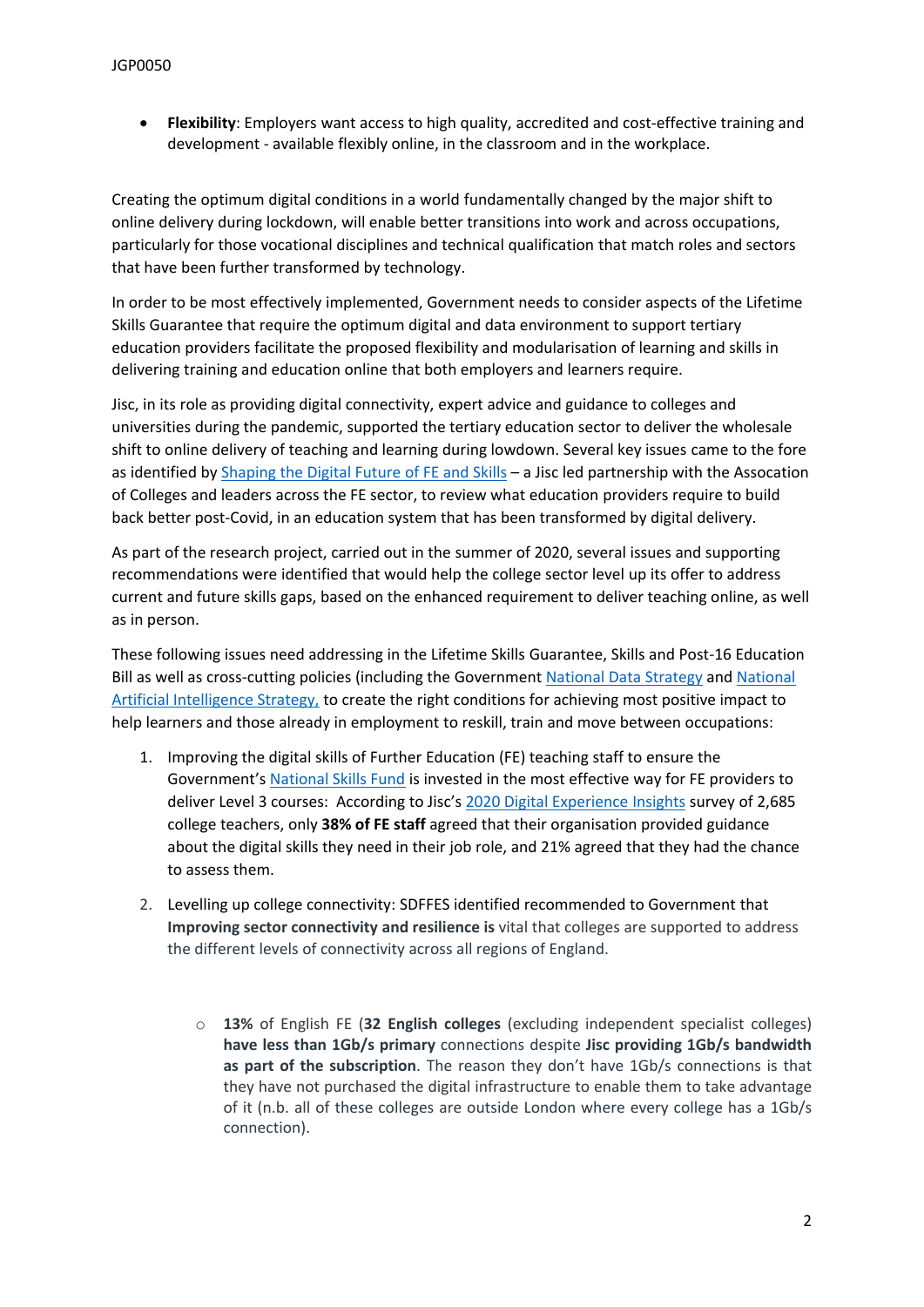As part of the Lifetime Skills Guarantee's commitment to upgrading the college estate, it is critical that such investments considers digital infrastructure as a key opportunity to future-proof the sector's ability to level up and deliver workforce-suitable teaching and learning methods. Levelling up all colleges to enable them to support all learners within their communities to get into work with relevant skills, knowledge and behaviours suitable for industry 4.0 jobs. Supporting colleges with their **digital infrastructure investments, planning for new builds/refurbishments** and **curriculum development.**

3. Enabling colleges with the right data and digital environment to be agile and responsive so they can respond to differing funding opportunities such as National Skills Fund: Supporting colleges to deliver **bite sized learning, remote assessment and micro credentials and** delivering learning that is modularised (flexible) and blended between online and 'in person'

#### **Improved use of data across tertiary education - microcredentials:**

In order to deliver modularised, flexible learning efficiently in both colleges and universities, a digital record of a learners' accreditation for prior working as well as prior learning is vital for employers, providers and students alike. Jisc proposes that **micro-credentials to enable a 'Lifelong Learning Record'** should be introduced as part of the Lifetime Skills Guarantee.

Through the micro-credentialing of bite-size knowledge, skills and behaviours the 'system' will be able to identify when a learner has displayed competence in different aspects of their learning and add these to a lifelong learning record. As the expectations of employers change these microcredentials will be able to map a learners' knowledge and skills to these new requirements. Microcredentials would also help identify skills deficits by employers and employees needed in order to upskill to a level required for a new role as well as provide a means for transitioning to different occupations with more efficiency. Thet would also support a wider need for better careers advice and guidance for learners in further education which will become increasing important as both adults and employers seek to navigate the learning pathways available to upskill and move between occupations. Following Jisc's merge with HECSU who provide careers advice and guidance for HE students, Jisc is developing a similar service for FE learners.

Underpinning the ability to introduce microcredentials for post 16 learners, is the better availability and use of data as well as improving connectivity and linkage between existing data sets. Notably, there is significant potential for increasing the connecting of learner focussed data within Government, by expanding and bettering the use of and access to Unique Leaner Numbers (ULNs). Most UK learners have been issued with ULNs that are linked to their Personal Learner Record (PLR). ULNs have tremendous potential to support and enable Lifelong Learning by linking data on learner education, training, and skills to capture qualifications and accredited learning wherever and whenever it occurs. For example, enabling better use of ULNs could facilitate credit transfer for students switching courses or institutions and enable portfolio or accumulated learning over time. It will also support the growth in demand for accredited and verifiable micro-credentials linked to learner records.

There is a discrepancy in the use of such types of data, in contrast to the inconsistent use of ULNs, the UK Provider Reference Number (UKPRN) is a unique number allocated to providers after successful registration on the UK Register of Learning Providers. The UKPRN is used extensively in education by funding bodies, sector agencies, UCAS, and Government bodies to identify and link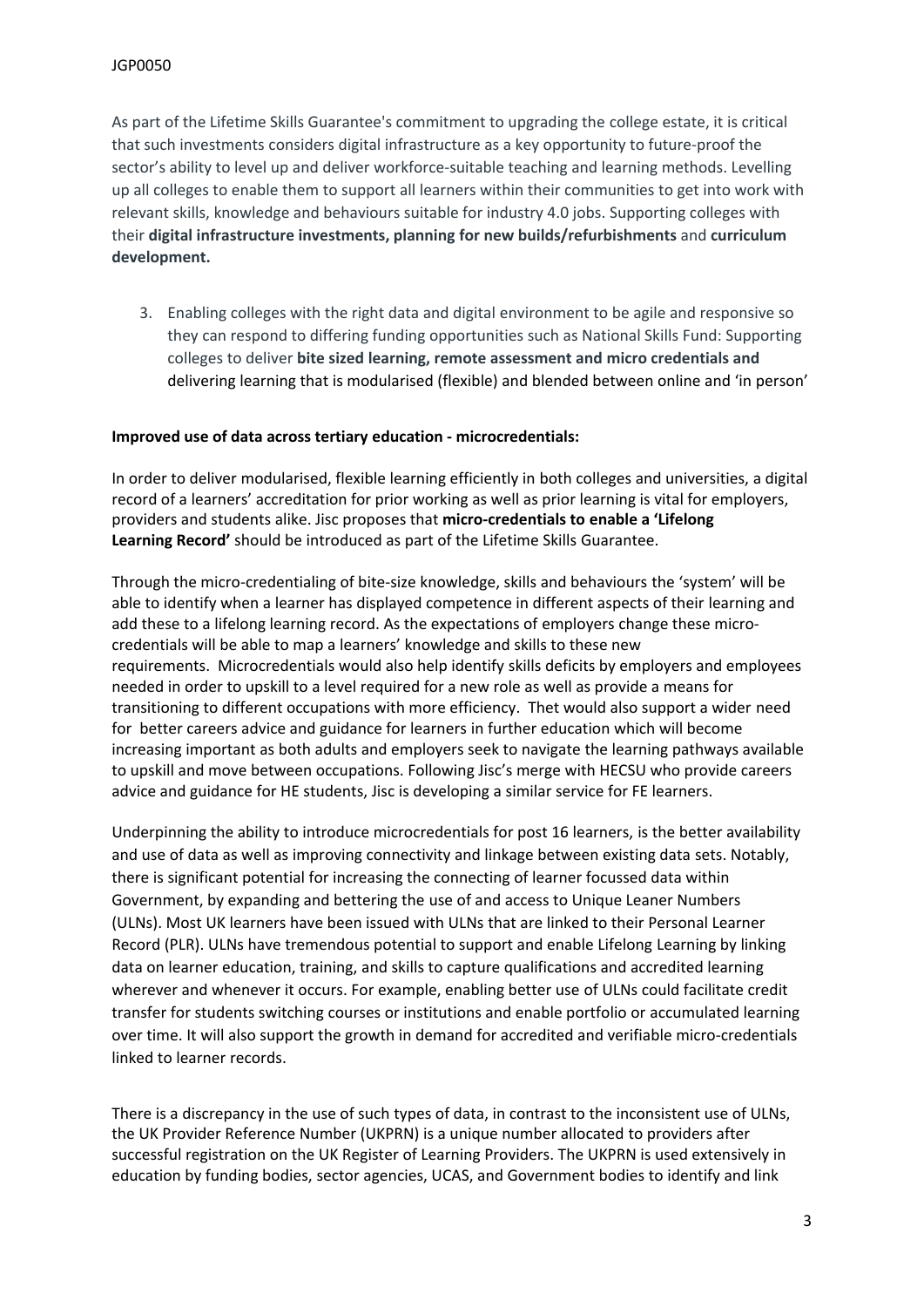data on providers. In higher education applicants and students are issued with a separate identifier by UCAS, HE providers, the Student Loan Company, HESA, professional bodies and others. Because ULNs are not universally issued, providers and funders cannot rely on them under the current system. The issuing of a ULN to all UK learners and its use beyond secondary and further education should be made mandatory by Government, like the UKPRN. It is as portable, secure and useful as a national insurance number and would deliver long-term benefits to individuals, to Government and to the nation's future prosperity in an increasingly digital world.

Jisc produced a [future](https://www.jisc.ac.uk/reports/the-future-of-assessment) [of](https://www.jisc.ac.uk/reports/the-future-of-assessment) [assessment](https://www.jisc.ac.uk/reports/the-future-of-assessment) [report](https://www.jisc.ac.uk/reports/the-future-of-assessment) and is working with various bodies including Qualifications Wales and awarding bodies to **establish new digital assessment approaches** including flexibility for hybrid delivery, such as just in time, simulated assessment and micro-credentials which will support modular delivery of the National Skills Fund.

Similarly, for HE, as part of Jisc's work to understand the impact of Covid-19 on Higher Education and explore the future of digital learning and teaching, Jisc alongside sector partners investigated and released the **[flagship](https://www.jisc.ac.uk/learning-and-teaching-reimagined) ['Learning](https://www.jisc.ac.uk/learning-and-teaching-reimagined) [and](https://www.jisc.ac.uk/learning-and-teaching-reimagined) [Teaching](https://www.jisc.ac.uk/learning-and-teaching-reimagined) [Reimagined:](https://www.jisc.ac.uk/learning-and-teaching-reimagined) [A](https://www.jisc.ac.uk/learning-and-teaching-reimagined) [New](https://www.jisc.ac.uk/learning-and-teaching-reimagined) [Dawn](https://www.jisc.ac.uk/learning-and-teaching-reimagined) [for](https://www.jisc.ac.uk/learning-and-teaching-reimagined) [Higher](https://www.jisc.ac.uk/learning-and-teaching-reimagined) [Education?'](https://www.jisc.ac.uk/learning-and-teaching-reimagined)** [report](https://www.jisc.ac.uk/learning-and-teaching-reimagined), involving high levels of engagement with sector leaders, staff and students. In preparing for the 2021 academic year there is common agreement that the main barriers to greater online learning and teaching relate to culture and not technology.

A move to blended learning at scale underpinned by a flexible funding system as described with the Lifelong Loan Entitlement will further open higher education by offering more adaptable, inclusive and progressive routes to reskilling and upskilling opportunities. These in turn will broaden the reach and further heighten the appeal of higher education. One of LTRs' key recommendations is:

# *1: Universities to use their strategic and structural planning processes to effect the digital transformation of learning and teaching, ensuring that sponsorship is provided by governing bodies and executive teams.*

This includes:

- The embedding of modularised learning across Universities requires a significant shift to ensure digital becomes a central feature of learning and teaching, requiring the support of governing bodies and executive leadership.
- The major cultural shift caused by the COVID-19 crisis also needs to be recognised: it requires resilience and a growth mindset to lead and support staff through such change. The introduction of lifelong, flexible student finance could enable organisations to provide learners with greater options to study anywhere, anytime and in any mode, opening-up higher education to many potential students for whom it may currently be out of reach.

 There is also significant potential to encourage Universities to offer high quality, shorter courses, enabling the upskilling of the population in a flexible way that not only meets the changing demands of employers but can embrace new ways of working that have come to the fore during the Covid19 pandemic.

# **Role of AI:**

AI has long been transforming industry and professional services. Jisc recently produced a [report](https://www.jisc.ac.uk/reports/ai-in-tertiary-education) on current uses of AI in colleges and universities just last month, as part of announcing it has established a new National Centre for Excellence in Tertiary Education. With the increased reliance and use of technology in education providing a rich digital landscape, a stronger data foundation